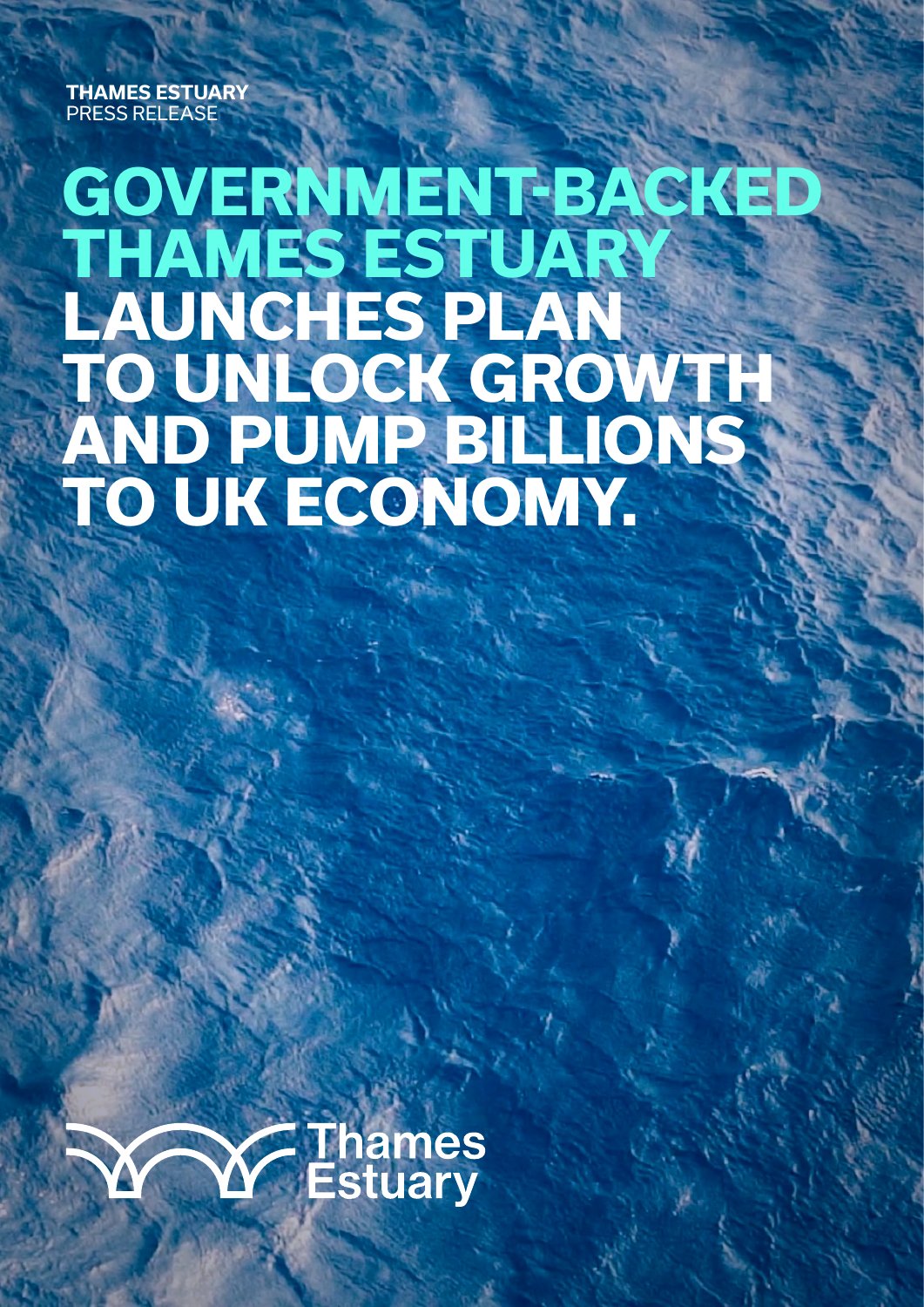- Thames Estuary has potential to create 1.5m jobs and £115bn GVA to UK economy
- Dedicated Growth Board, led by Government-appointed Envoy Kate Willard, plans to deliver greenest, most productive Estuary in the world
- Action Plan, 'The Green Blue', sets out vision for driving sustainable, economic growth; regenerating infrastructure; and improving transport and connectivity

# "We're here. We are the Thames Estuary Growth Board and I am the government appointed Thames Estuary Envoy.

We are going to make a transformative change within and across the Estuary to drive growth; creating jobs, improving productivity and ensuring that the right infrastructure is in place to make sure this unparalleled growth opportunity is delivered.

We will work with existing great partners across the patch and bring new voices and new investment to the Estuary. We'll get stuff done and make sure you know about it. We will champion the Estuary and be tireless, tenacious and passionate. We're going to make this happen. We're in a good place. Join us."

## **Kate Willard**

Thames Estuary Envoy and Chair Thames Estuary Growth Board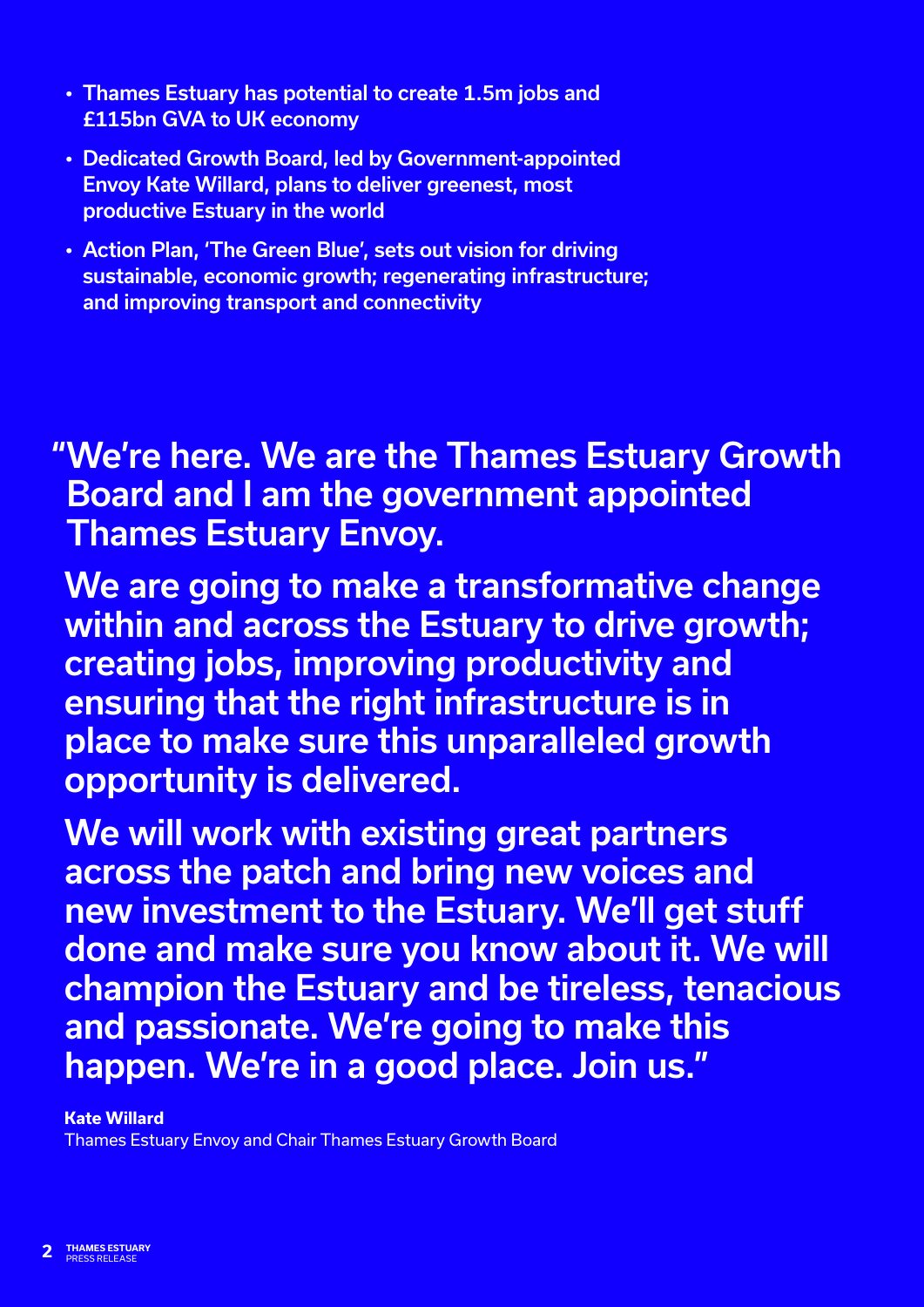The Thames Estuary is backed by the Government as the UK's biggest growth opportunity. With the potential to create 1.5million jobs and add value of up to £115bn to the nation's economy, it is integral to growth and recovery post-Brexit and post-Covid.

Today, the Thames Estuary Growth Board, led by Government-appointed Envoy Kate Willard, is launching 'The Green Blue'. Setting out plans for the next two years, looking ahead over the next ten, The Green Blue is a key step for the Growth Board in fulfilling the potential of the region, which is comprised of east London, north Kent, south Essex and the Thames itself.

Thames Estuary Envoy, Kate Willard said: "We now have have a fully formed and exceptional private/public Growth Board, who are working to leverage significant amounts of private sector investment and make the Estuary the most compelling investment proposition in the world. Each Board member is brilliant: possessing a high level of expertise in their area and fresh to this type of project, they have the drive and ambition to bring in new thinking. They are at the razor-sharp, cutting edge of business and are crystal clear about the Thames Estuary we want to create. Working as one unified voice, we will deliver the greenest and most productive estuary in the world."

The Thames Estuary Growth Board is currently working to increase freight and passengers moved on the river by 25% and 50% respectively over a 5-year period. The Board is also establishing a hydrogen production, storage and fuelling infrastructure to support a shift to green vessels and support green, land-based transport. This will enable the region to deliver on the Government agenda of jobs, clean air, productivity, and international trade.

There are currently around 30 projects in development across sectors including transport, infrastructure, leisure and culture. This includes the Lower Thames Crossing – a 2.6-mile tunnel (the longest in the UK) connecting communities in Kent, Thurrock and Essex, this will be the most ambitious UK road project since the M25.

The Thames Estuary is one of 10 freeports proposed for the UK and will have different customs rules to other UK ports. As well as tariff flexibility, customs facilitations and tax measures, the freeport will offer wider benefits for businesses such as planning reforms, funding for infrastructure improvements and innovation incentives. The freeport will generate jobs and opportunities for the whole area, benefitting communities along the Estuary that need it most.

The London Resort in Swancombe, Kent, will be one of Europe's largest construction projects and three times larger than any other resort park in the UK, transforming 535 acres into two theme parks, a water park, 3,500 hotel rooms. Creating 30,000 jobs, this will be one of the largest immersive experience centres in the world.

The historic London markets of Smithfield, Billingsgate and New Spitalfields are being consolidated into one market, located in Dagenham Docks, by 2023. This 42-acre site will be the country's largest wholesale food destination, bringing a huge economic boost to the area and creating employment opportunities for local people.

The Board is supporting creative and cultural projects to position London and the south-east as a world leader for the creative industries on a scale never seen before. As part of this, the Board is working with Arts Council England to implement its new strategy 'Let's Create'; it is developing the Thames Estuary Production Corridor; and overseeing the estuary Festival in spring 2021.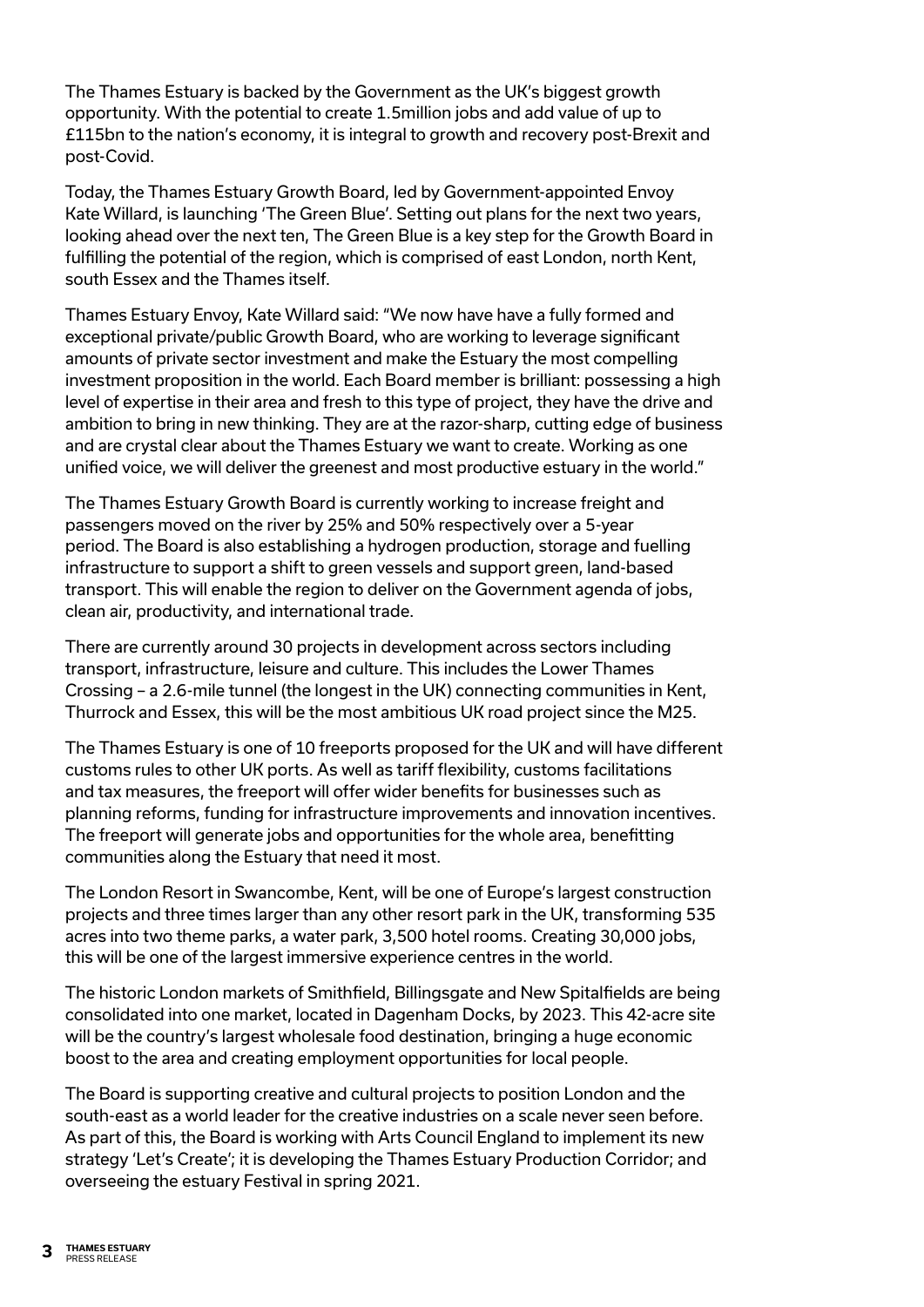The Growth Board is also working to improve transport and connectivity, collaborating with Transport for East, Transport for South East and Transport for London for a co-ordinated approach across the Estuary.

The launch day also sees the new Thames Estuary website going live. It is the goto place for information and updates on projects in the area; blog posts from Kate Willard; news and events in the area; backgrounds of the Board members; and details to contact the board directly.

Setting out the Growth Board's ambitions to transform the area; The Green Blue includes key plans to attract business and investors, boost connectivity to and in the area, bring clarity to the housing debate, regenerate infrastructure, and create jobs. The plan is called "The Green Blue" because it signifies good, green growth using the important, blue waterway of the Thames that connects the UK with the rest of the world.

Speaking about the launch, Kate Willard says: "The Thames Estuary is brimming with potential, just waiting to be tapped into. The government recognises this, which is why it is viewed as integral to the future of the UK economy. But real growth is about more than nuts and bolts – it's about people. That is why our Board is here. We build partnerships; we create opportunities; we work closely with local communities. We do all this and more to make the most of the possibilities the Thames Estuary offers. Ultimately, we are here to get things done.

"Today may be the official launch, however, the board and I have already been hard at work behind the scenes. We are ready to deliver good, green growth. Our plan will benefit businesses, residents, investors, communities and visitors alike. Our plan is ambitious, but so are we. Together, we will make great things happen."

For more information and to read The Green Blue in full, please visit the Thames Estuary's new website: [www.thamesestuary.org.uk](http://www.thamesestuary.org.uk)

#### Minister for Regional Growth and Local Government, Simon Clarke MP said:

"I am so pleased to see the Thames Estuary Growth Board's Green Blue Plan has been launched today. This plan will drive growth by prioritising jobs, better infrastructure for transport, investment and the expansion of housing.

"It's a plan committed to green growth and ensuring that this world-famous river acts as a gateway to economic growth, benefitting the local community through the creation of better roads and improved town centres.

"The UK is open for business and the Thames Estuary Growth Board's plan makes this clear."

For more information and to read The Green Blue in full, please visit the Thames Estuary's new website: www.thamesestuary.org.uk

### Please contact [ThamesEstuary-PR@smarts.agency](mailto:ThamesEstuary-PR%40smarts.agency?subject=) / 07588 123 160 for further information